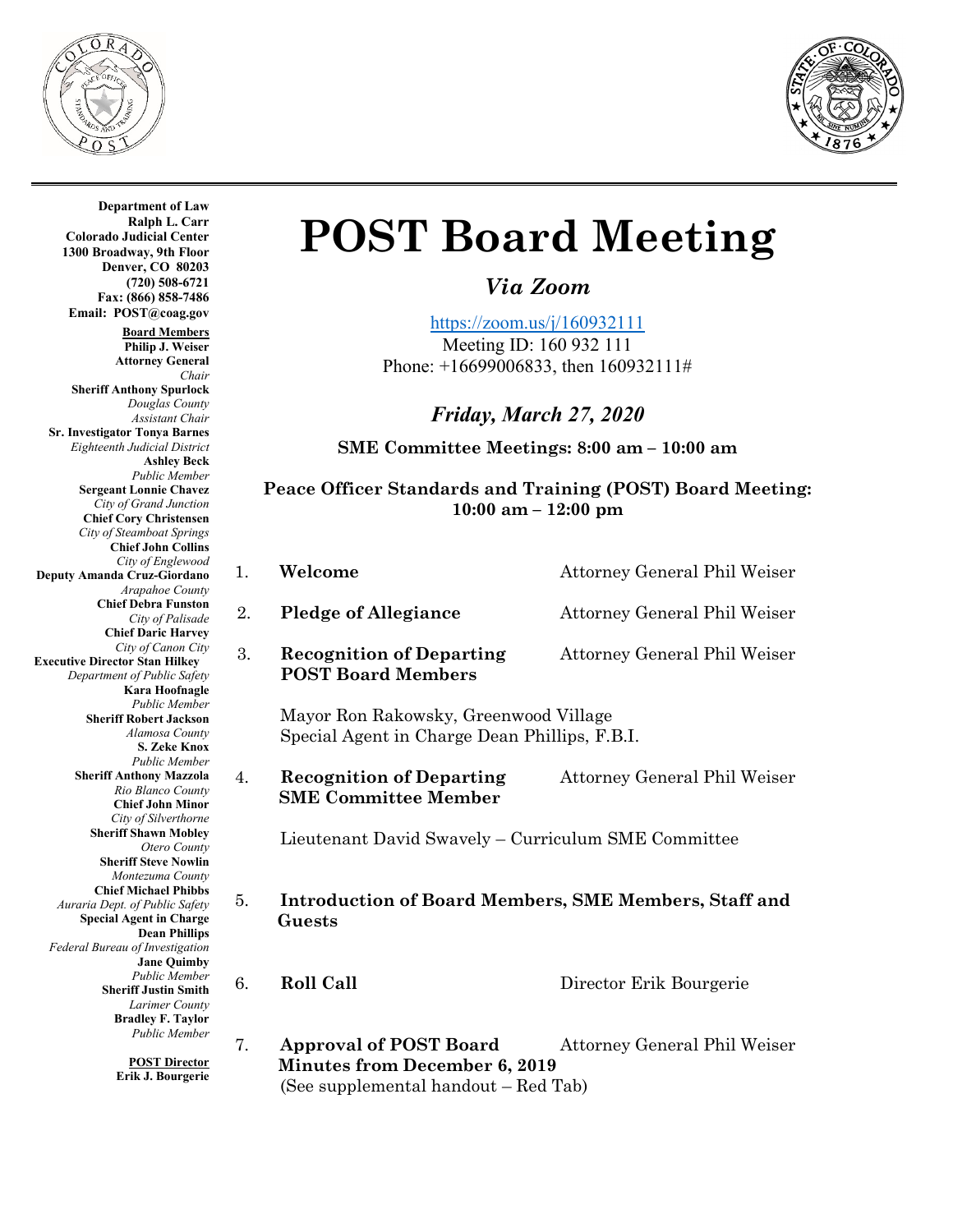#### 8. **Subject Matter Expert Committee Reports**

A. Arrest Control Agent Ike Beers Chair B. Curriculum Director Cathy LaBrecque Chair - **Proposed Curriculum Change** Peace Officer Wellness Program C. Driving Commander Karl Smalley Chair D. Firearms Commander Paul Gregory Chair - **Proposed Curriculum Change** Firearms Training Program: Red Dot Sights 8. **Request for Variance Appeal** Director Erik Bourgerie **Nicholas Evers** (See supplemental handout – Green Tab) 9. **Request for Revocation Appeal** Director Erik Bourgerie **Jon Geiger** 10. **Peace Officer Certification** Director Erik Bourgerie **Revocation Actions**  (See supplemental handout – Yellow Tab)

**POST Rule 9 - Revocation of Peace Officer Certifications:** § 24-31-305, C.R.S.(2)(a) A Colorado peace officer certification issued pursuant to subsection (1) or (1.3) of this section or 24-31-308 shall be suspended or revoked by the POST Board if the certificate holder has been convicted of a felony at any time, or has been convicted on or after July 1, 2001, of any misdemeanor described in subsection (1.5) of § 24-31-305 C.R.S., or has otherwise failed to meet the certification requirements established by the Board. For purposes of this rule, the term 'conviction' includes any deferred judgments or deferred sentences imposed by a court. Revocation of peace officer certificates based upon conviction(s) of misdemeanor crimes are recognized in  $\S 24-31-305(1.5)$  (b) thru (h), C.R.S.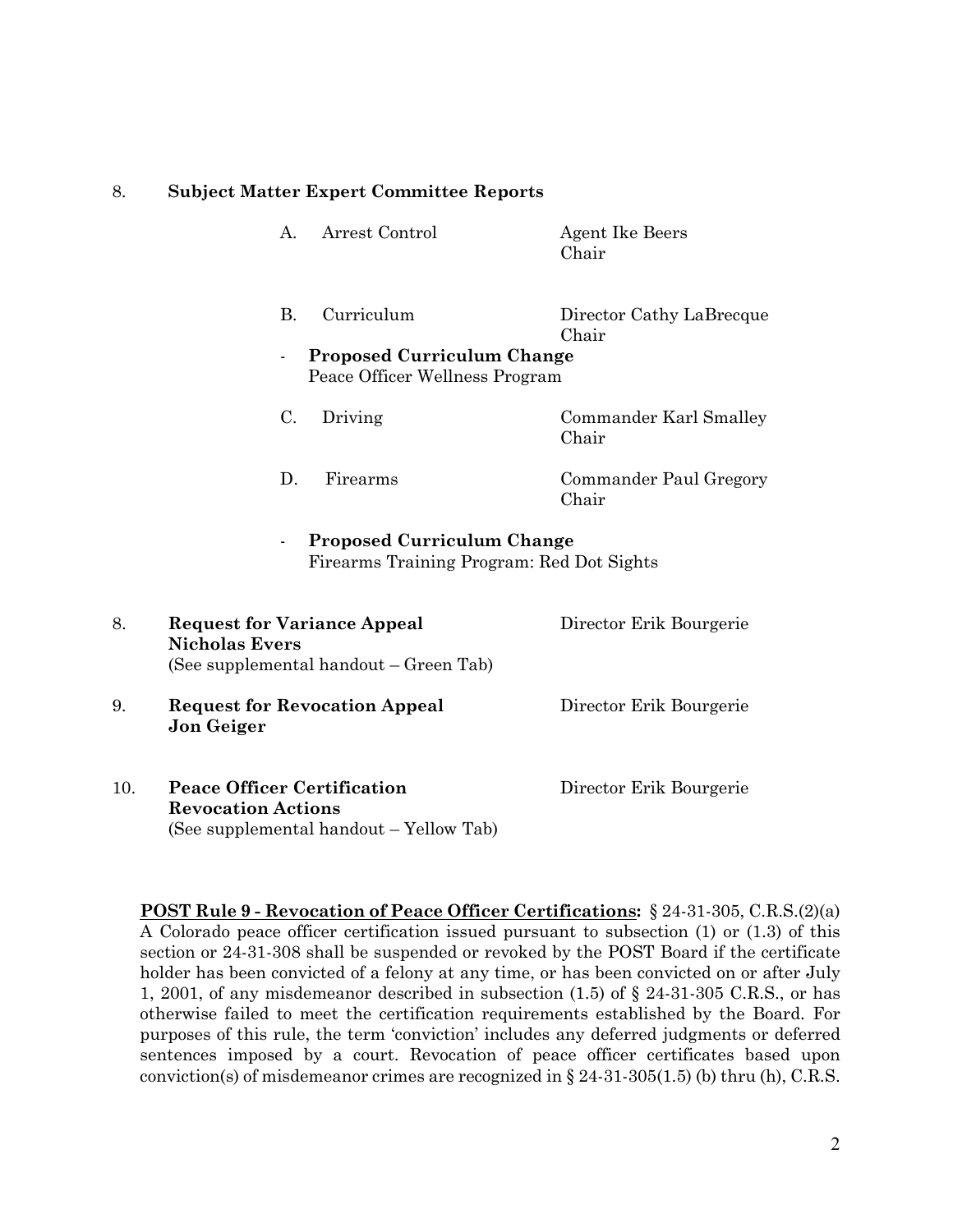1. No. M18-16, Jon Russell Geiger, Certification B14789 (PID 133761). On July 10, 2018, Respondent pled guilty to one count of Harassment-Strike/Shove/Kick, §18-9-111(1)(a), a Misdemeanor, in Case No. 18M43 in the County Court of Clear Creek County. The respondent was employed as a peace officer on the date of the offense (Date of Offense: October 29, 2016) with Georgetown Marshal's Office (Date of Separation: April 1, 2017). The respondent *has* complied with POST Show Cause Order No. M18-16 by appearing at the scheduled Show Cause Hearing on January 17, 2020. **Deputy Attorney General Drake** recommends revocation of Jon Russell Geiger's Colorado Peace Officer Certification B14789 (PID 133761).

*The certificate holders in the following matters did not appear at the show cause hearing or indicate any intent to oppose the revocation. Unless any member objects and asks to consider one, or all of these matters separately, they will all be presented to this Board as a group.*

### **Felony Convictions:**

- 1. No. M19-12, Robert Alan Beall, Certification B10525 (PID 100471). On September 27, 2019, Respondent was convicted of one count of §18-3- 402(1)(a),(4), Sex Assault – Submit – Force/Threat/Other, a class 3 Felony, in Case No. 18CR3273 in the District Court of Jefferson County. The respondent was not employed as a peace officer on the date of the offense (Date of Offense: April 24, 2018). The respondent has failed to comply with POST Show Cause Order No. M19-12 by failing to appear at the scheduled Show Cause Hearing on November 18, 2019. Director Bourgerie recommends revocation of Robert Alan Beall's Colorado Peace Officer Certification B10525 (PID 100471).
- 2. No. M19-13, Ryan Joseph Walker, Certification (PID 134977). On October 11, 2019, Respondent was granted a deferred sentence for one count of §18-4- 203(1),(2)(a), Second Degree Burglary of Dwelling, a class 3 Felony and one count of §18-5.5-102(1)(a), Cybercrime – Unauthorized Access, a class 2 Misdemeanor, in Case No. 19CR1446 in the District Court of Weld County. The respondent was not employed as a peace officer on the date of the offense (Date of Offense: June 17, 2019). The respondent has failed to comply with POST Show Cause Order No. M19-13 by failing to appear at the scheduled Show Cause Hearing on November 25, 2019. Director Bourgerie recommends revocation of Ryan Joseph Walker's Colorado Peace Officer Certification (PID 134977).
- 3. No. M19-14, Myriah Lynn Lovato, Certification (PID 5903-2612). On November 7, 2019, Respondent plead guilty to one count of §18-8-203(1)(a), Introduction of Contraband 1, a class 4 Felony and one count of §18-8-404, Official Misconduct 1, a class 2 Misdemeanor in Case No. 19CR215 in the District Court of Jefferson County. The respondent was employed as a peace officer on the date of the offense (Date of Offense: October 1, 2018) with Jefferson County Sheriff's Office (Date of Separation: January 2, 2019). The respondent has failed to comply with POST Show Cause Order No. M19-14 by failing to appear at the scheduled Show Cause Hearing on December 11, 2019. Director Bourgerie recommends revocation of Myriah Lynn Lovato's Colorado Peace Officer Certification (PID 5903-2612).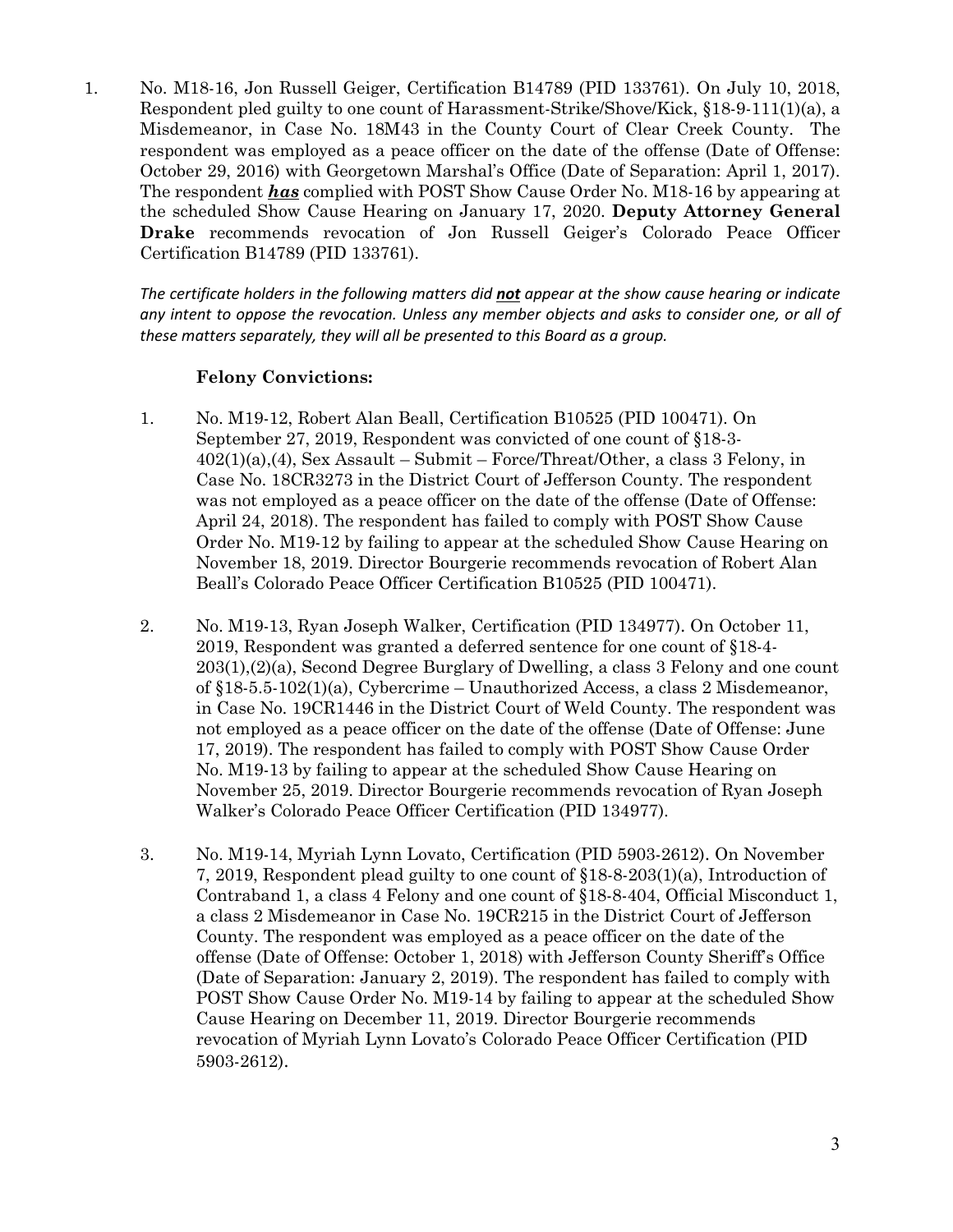4. No. M19-15, Roland Thomas Albert, Certification B14495 (PID 129340). On December 16, 2019, Respondent was convicted of one count of §18-4-401(1),(2)(h), Theft-\$20,000-\$100,000, a class 4 Felony, in Case No. 19CR600 in the District Court of Arapahoe County. The respondent was employed as a peace officer on the date of the offense (Date of Offense: May 15, 2017) with Aurora Police Department (Date of Separation: December 12, 2018). The respondent has failed to comply with POST Show Cause Order No. M19-15 by failing to appear at the scheduled Show Cause Hearing on January 20, 2020. Director Bourgerie recommends revocation of Roland Thomas Albert's Colorado Peace Officer Certification B14495 (PID 129340).

#### **Misdemeanor Convictions:**

- 5. No. M19-13, Anthony Marcel Watson, Certification (PID 2766-9889). On September 20, 2019, Respondent was convicted of one count of Harassment/DV – Repeat Telephone Calls, §18-9-111(1)(f), a Third Degree Misdemeanor, in Case No. 19M2737 in the County Court of El Paso County. The respondent was not employed as a peace officer on the date of the offense (Date of Offense: May 4, 2019). The respondent has failed to comply with POST Show Cause Order No. M19-13 by failing to appear at the scheduled Show Cause Hearing on November 18, 2019. Director Bourgerie recommends revocation of Anthony Marcel Watson's Colorado Peace Officer Certification (PID 2766-9889).
- 6. No. M19-14, Jon Carlo Hart, Certification (PID 7075-2486). On December 16, 2019, Respondent pled guilty and was sentenced for one count of §18-8-404, Official Misconduct 1, a class 2 Misdemeanor, and one count of §18-3-402(1)(e), Sexual Assault-10 Year Age Difference, a class 1 Misdemeanor, in Case No. 18CR25 in the District Court of Washington County. The respondent was employed as a peace officer on the date of the offense (Date of Offense: December 13, 2016) with Washington County Sheriff's Office (Date of Separation: October 7, 2018). The respondent has failed to comply with POST Show Cause Order No. M19-14 by failing to appear at the scheduled Show Cause Hearing on January 20, 2020. Director Bourgerie recommends revocation of Jon Carlo Hart's Colorado Peace Officer Certification (PID 7075-2486).
- 7. No. M19-15, Keith O'Neal Hood, Certification B11694 (PID 122289). On December 20, 2019, Respondent pled guilty and was sentenced for one count of Harassment, §18-9-111, a Misdemeanor, in Case No. 19CR30 in the District Court of Rio Blanco County. The respondent was not employed as a peace officer on the date of the offense (Date of Offense: July 30, 2019). The respondent has failed to comply with POST Show Cause Order No. M19-15 by failing to appear at the scheduled Show Cause Hearing on January 31, 2020. Director Bourgerie recommends revocation of Keith O'Neal Hood's Colorado Peace Officer Certification B11694 (PID 122289).

| 12. | <b>Work Session Recap</b> | Director Erik Bourgerie |
|-----|---------------------------|-------------------------|
| 13. | Legislative Update        | Director Erik Bourgerie |